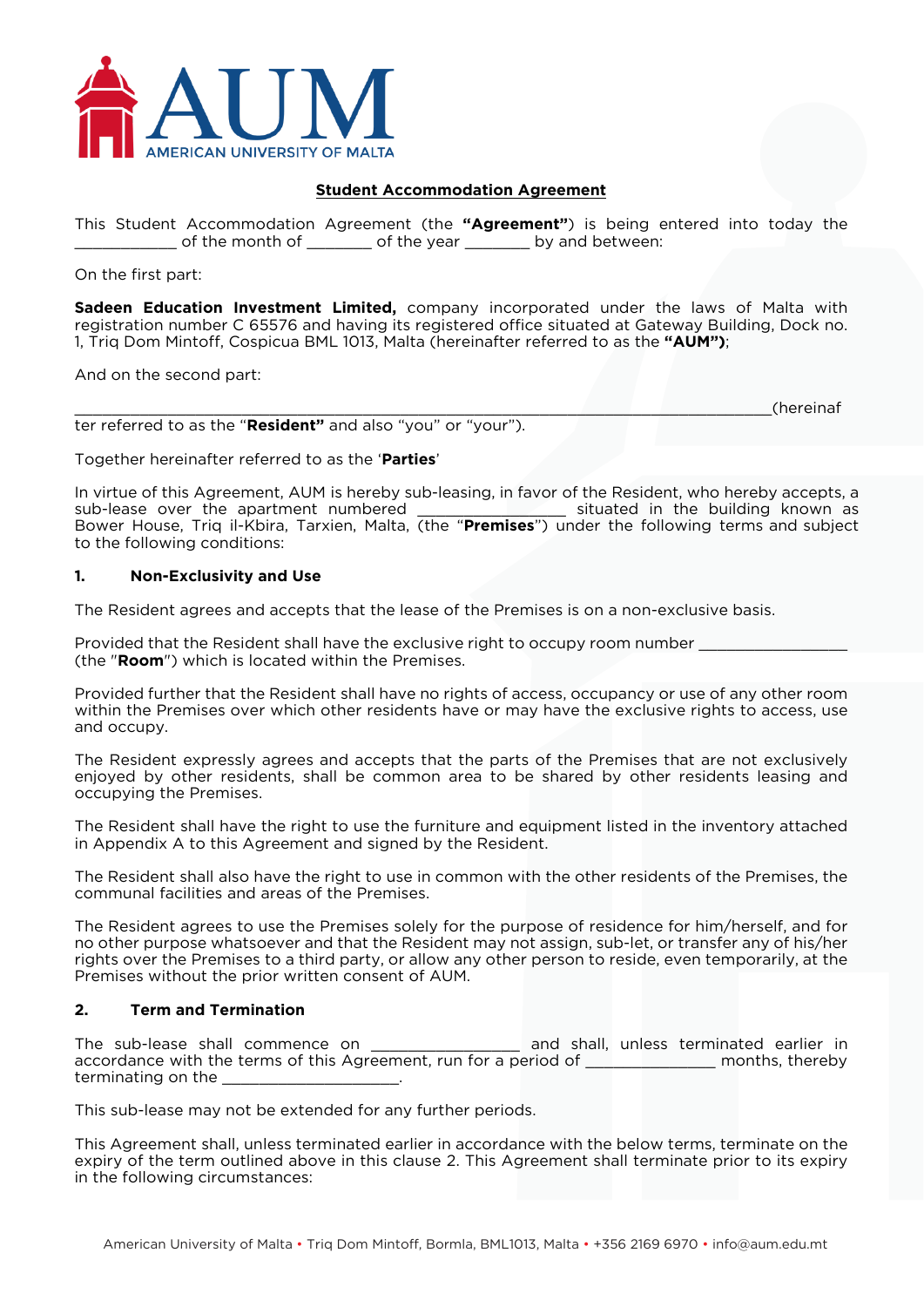

- a. If the Resident breaches the terms of this Agreement (including its appendices), and the breach, if capable of remedy, is not remedied within the term prescribed by AUM;
- b. If the Resident defaults in its payment obligations;
- c. If, for any reason whatsoever, AUM no longer has rights over the Premises; and
- d. If the Resident is, for any reason whatsoever, no longer a student of the 'American University of Malta';

## **3. Rent and Payments**

The Resident shall pay a rent of  $(6)$  ( $\epsilon$  ) for the entire duration of the sub-lease, which rent shall be paid in full two (2) weeks in advance from the commencement of the sub-lease.

The Resident shall pay, together with the rent a refundable deposit amounting to five hundred Euro (€500.00). The deposit paid in terms of this paragraph is to be retained by AUM for the duration of the sub-lease and shall be thereafter released by AUM, in part or in whole, as the case maybe, provided that the Premises after having been inspected by AUM is found to be in the same condition (except fair wear and tear) as it was when occupation was effected and upon verification and confirmation of the payment by the Resident of all such amounts which in terms of law or of this Agreement are or shall become due by the Resident.

# **4. Energy Policy**

AUM shall provide the Resident with ten Euro ( $\epsilon$  10.00) worth of electrical value each month. In the event that the Resident uses the entire monthly electrical supply provided by AUM, the Resident must purchase an electrical card from AUM's finance office. The finance office within AUM is exclusively responsible for the distribution of such energy cards.

Furthermore, the Resident shall be responsible for refilling the cooking gas tanks, which cost shall be equally divided by all the residents of an apartment.

### **5. The Resident's Responsibilities**

### **5.1 Respect for Others**

- a. The Resident agrees to keep noise at a level that does not interfere with the study, sleep or comfort of other residents, staff and neighbours. The Resident must reduce the level of noise immediately if requested to do so by a member of college staff or by another resident. No loud noise is permitted after 11.00pm.
- b. The Resident agrees to behave with respect and consideration towards other residents, staff and neighbours, this includes not injuring, or damaging the property of others, not using foul and abusive language, not using other residents' possessions without permission and respecting the privacy of others.
- c. The Resident agrees not to smoke inside the Premises.
- d. No illegal drugs can be kept or consumed within the Premises. Any Resident found with illegal drugs will be immediately removed from the Premises and will not be entitled for a refund.
- e. No alcohol can be kept or consumed within the Premises. Any Resident found with alcohol will be immediately removed from the Premises and will not be entitled for a refund.
- f. Neither the Resident nor invitees of the Resident shall go upon the roof of the Premises.

### **5.2 Respect for the Environment**

- a. The Resident acknowledges that the Premises are in good condition and further undertakes to ensure that the Premises remain and are returned to AUM in the same condition.
- b. The Resident agrees and undertakes to, throughout the sub-lease period, keep the Premises in a clean state and to carry out his share of cleaning in any communal areas for which he is responsible. AUM shall inspect the Room and in the event that the Room is not kept clean, a cleaner will be engaged to clean the Resident's Room at the Resident's expense.
- c. No pets are allowed within the Premises.
- d. The Resident agrees not to make any improvements or alterations whatsoever to the Premises, its layout or any movables inside the Premises.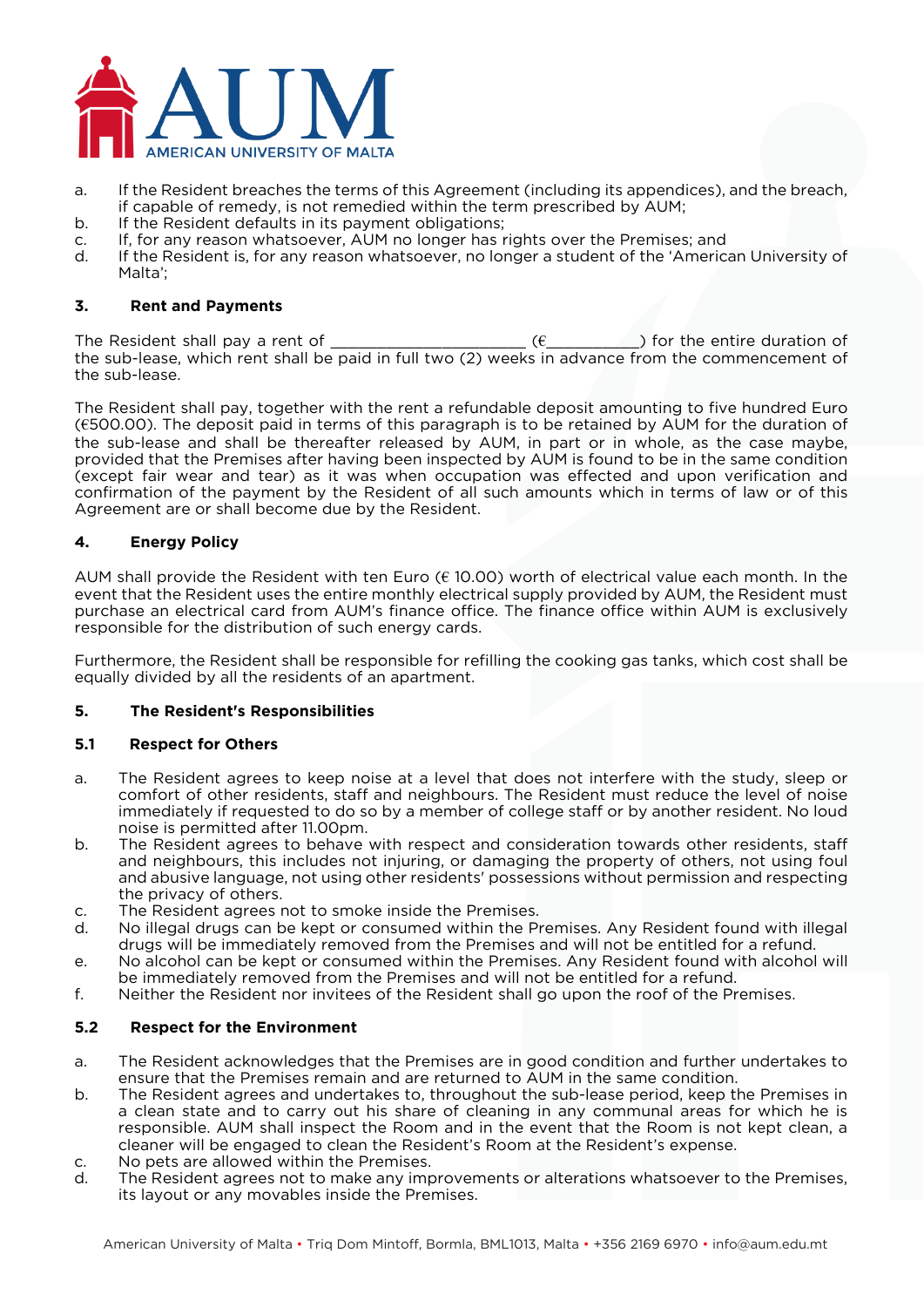

#### **5.3 Other**

- a. The Resident shall be provided with one set of keys, which must be returned in good condition upon check-out. The Resident is not permitted to make any copies of such keys. In the event that the Resident misplaces his set of keys, the Resident shall immediately notify the Student Affairs Staff of AUM. Furthermore, a one hundred Euro (€100) penalty shall be charged in case of lost keys.
- b. The Resident agrees to promptly report any damage to AUM.
- c. The Resident is responsible for the behavior of his/her own guests and guests are not allowed in the Premises after 11:00 pm.
- d. The Resident agrees to pay for any damages caused by himself/herself either through negligence, deliberate act or accidents. The Resident also agrees to pay for damages that may have been caused within an area over which the Resident has sole or joint control if the person who caused the damage cannot be identified.

#### **6. AUM Responsibilities**

#### **6.1 Standard of Accommodation**

- a. AUM will provide weekly cleaning services to clean the stairwells, elevator, and the common areas inside each apartment: kitchen, bathrooms, sitting area, and balconies. The Resident shall be responsible to keep his/her Room clean.
- b. AUM will provide basic Internet to the Resident.

#### **6.2 Other**

- a. AUM shall have the right to enter and inspect the Premises, including the Rooms at any time.
- b. Occasionally AUM may require the Resident to change room due to unforeseen circumstances.
- c. AUM may also require the Resident to change the Premises, in which case AUM shall notify the Resident in writing within not less than ten (10) days prior to the date of such change of premises and the Parties undertake to amend or else terminate this Agreement and enter into a new lease agreement with respect to the new premises.
- c. The Resident shall be responsible for his/her own personal property. AUM shall not in any event whatsoever be liable for any injury or damage to Resident (unless caused by the gross negligence or wilful misconduct of AUM) or to any other person happening on, in or about the Premises and its appurtenances, nor for any injury or damage or loss to the Premises or to any property belonging to the Resident (unless caused by the gross negligence or wilful misconduct of AUM) or to any other person.

### **7. Applicable Law and Jurisdiction**

This Agreement shall be subject to the Laws of Malta and the Courts of Law in Malta shall have exclusive jurisdiction.

Executed in two (2) originals, each Party retaining one (1) original on the date above written

| <b>AUM</b>      |  |
|-----------------|--|
| Signature       |  |
| Name            |  |
|                 |  |
| <b>Resident</b> |  |
| Signature       |  |
| Name            |  |
| Resident ID:    |  |